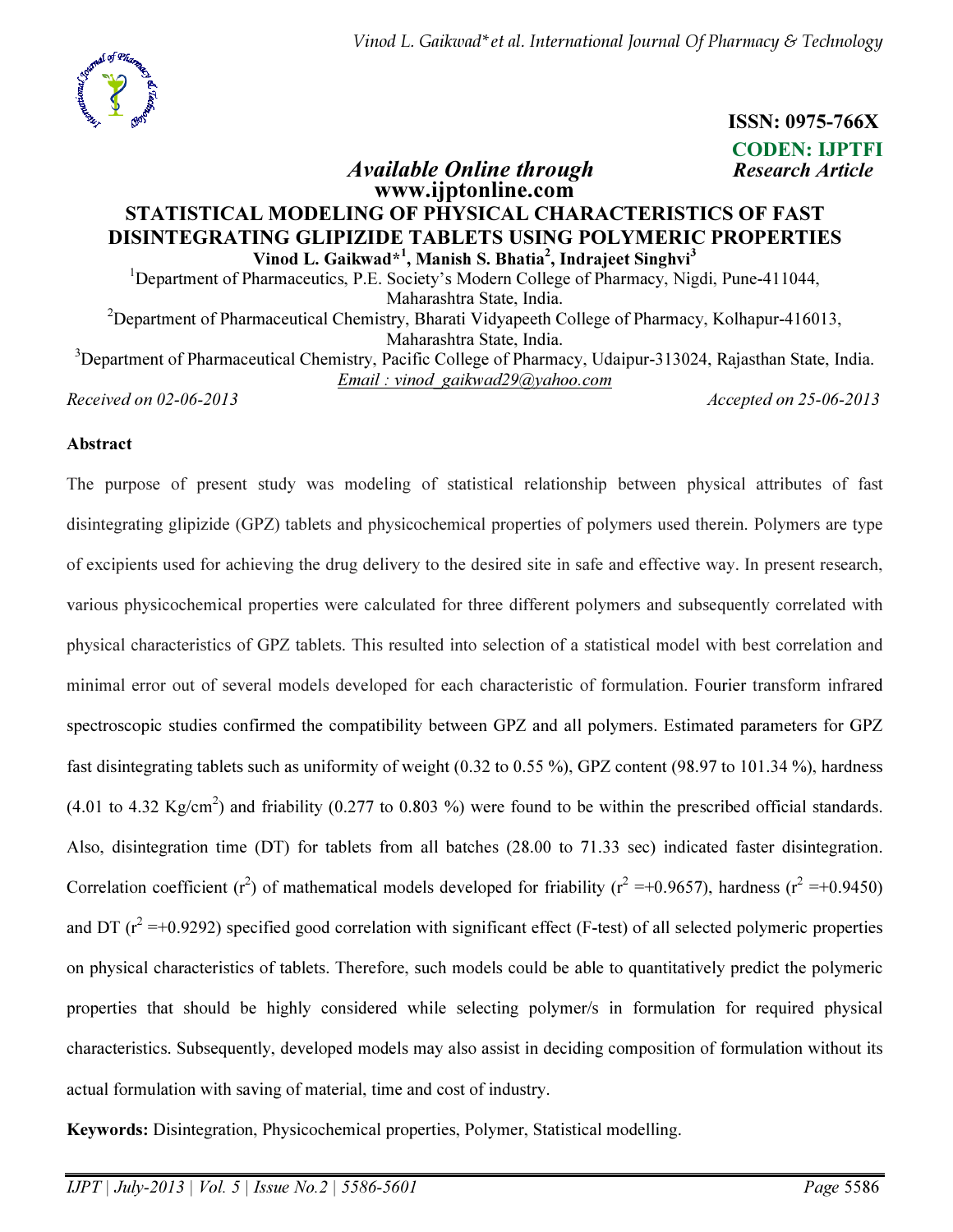### Introduction

Drug must reach to site of action in sufficient quantity for sufficient time for achieving desired pharmacological effect. Moreover, a good physical appearance and strength is necessary for solid dosage form to improve their handling properties. This is generally achieved with formulating a drug into dosage form with use of suitable polymer or polymer system. Therefore, selection of polymeric composite requires thorough knowledge of physicochemical properties which is the most important step in formulation design work. Such properties play a major role in deciding the wettability, disintegration, dissolution and hence bioavailability of drug from its formulation. These properties are representative of polymeric structure and usually established by experimental studies, however, can be estimated theoretically in terms of molecular descriptors through quantitative structural property relationship (OSPR) approach<sup>1,2</sup>. Based on theoretically calculated properties and their significant relationship with formulation characteristics, a developed statistical model with good quantitative predictability could help in selection of best suited polymer system and hence composition of formulation. Such modeling of formulation characteristics would have considerable impact on future formulation development research with saving of time and cost of industry.

Hence, present investigation was an attempt to build up a mathematical model having high predictive ability for polymer selection based on statistical relationship obtained between physical qualities of tablet and physicochemical properties of polymers used in tablet formulations. For this, a total of three fast disintegrating tablet formulations containing three different polymers with glipizide (alkaline class) as model drug were prepared and subsequently evaluated for various post-compression parameters.

### Materials and Methods

#### **Materials**

GPZ was obtained from USV Limited (Chiplun, Maharashtra, India) as kind gift sample. Crospovidone (CPVP, S.D. Fine-Chem Ltd., Mumbai, Maharashtra, India); Sodium starch glycolate (SSG, S.D. Fine-Chem Ltd., Mumbai, Maharashtra, India) and Croscarmellose sodium (CCS, S.D. Fine-Chem Ltd., Mumbai, Maharashtra, India) were purchased. Fumed silica (aerosil), magnesium stearate, lactose and starch (Research Lab Mumbai, Maharashtra, India) were purchased. All other chemicals used were of analytical grade.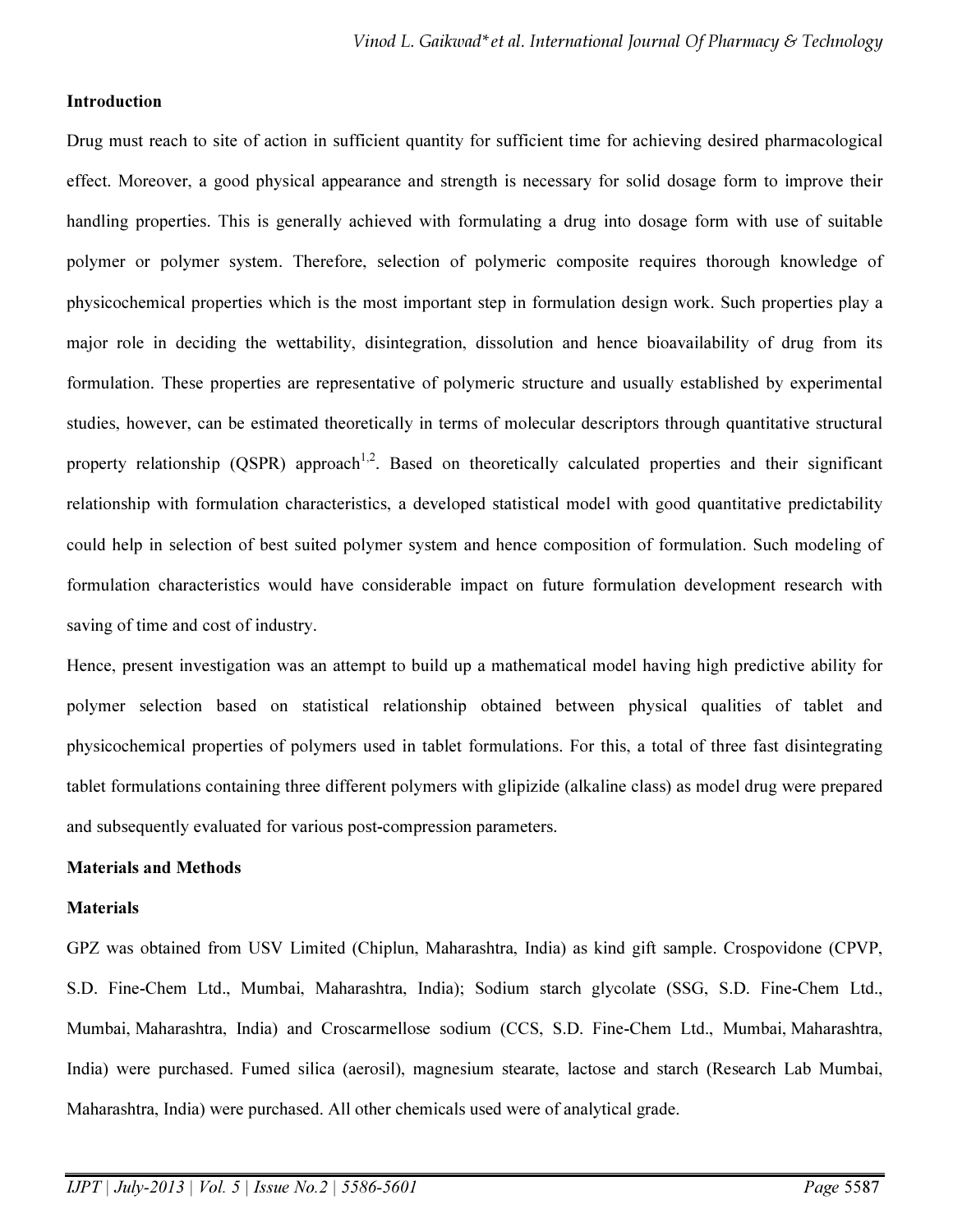### Methods

### Drug-Excipient Compatibility Studies

### GPZ Identification and Calibration Curve

Pure drug (GPZ) solution was prepared and identification was done spectrophotometrically (Shimadzu Corporation, UV-1800, Japan) within scanning range of 200 to 400 nm. For preparation of calibration curve, stock solution of GPZ was diluted serially several times in hydrochloric acid buffer pH 1.2 *USP (United States Pharmacopoeia)*<sup>3</sup> and analysed spectrophotometrically at observed  $\lambda_{\text{max}}$ .

### Fourier Transform Infrared Spectroscopy Analysis (FTIR)

Pure drug (GPZ) and tablets from all batches (G1 to G3) were subjected to FTIR analysis by KBr method using Jasco FTIR-4100 recording spectrometer for estimation of compatibility. FTIR analysis was done in scanning range of 400 to 4000  $cm^{-1}$  and at resolution of 1  $cm^{-1}$ .

### Formulation of Tablets

By using wet granulation technique a total of three granule batches (G1 to G3) containing GPZ were prepared (Table 1). All powder ingredients were first sieved through 180 microns mesh size to obtain in uniform size and mixed with distilled water (granulating liquid) to obtain wet mass. Subsequently, uniformly sized granules were prepared by passing the wet mass through 850 microns mesh size. The wet granules were then subjected for drying in hot air oven (Bio Technics India, Mumbai, Maharashtra, India) for a period of 1 hour at 60 °C. Dried granules with narrow size distribution were further obtained by screening 600 microns mesh size and then mixed with fumed silica (glidant) and magnesium stearate (lubricant).

# Table-1: Formulation composition of GPZ tablets<sup>a</sup>.

| Name of Ingredient | G1  | G2  | G3 |
|--------------------|-----|-----|----|
| <b>GPZ</b>         | 10  | 10  | 10 |
| <b>SSG</b>         | 300 | -   |    |
| <b>CCS</b>         |     | 300 |    |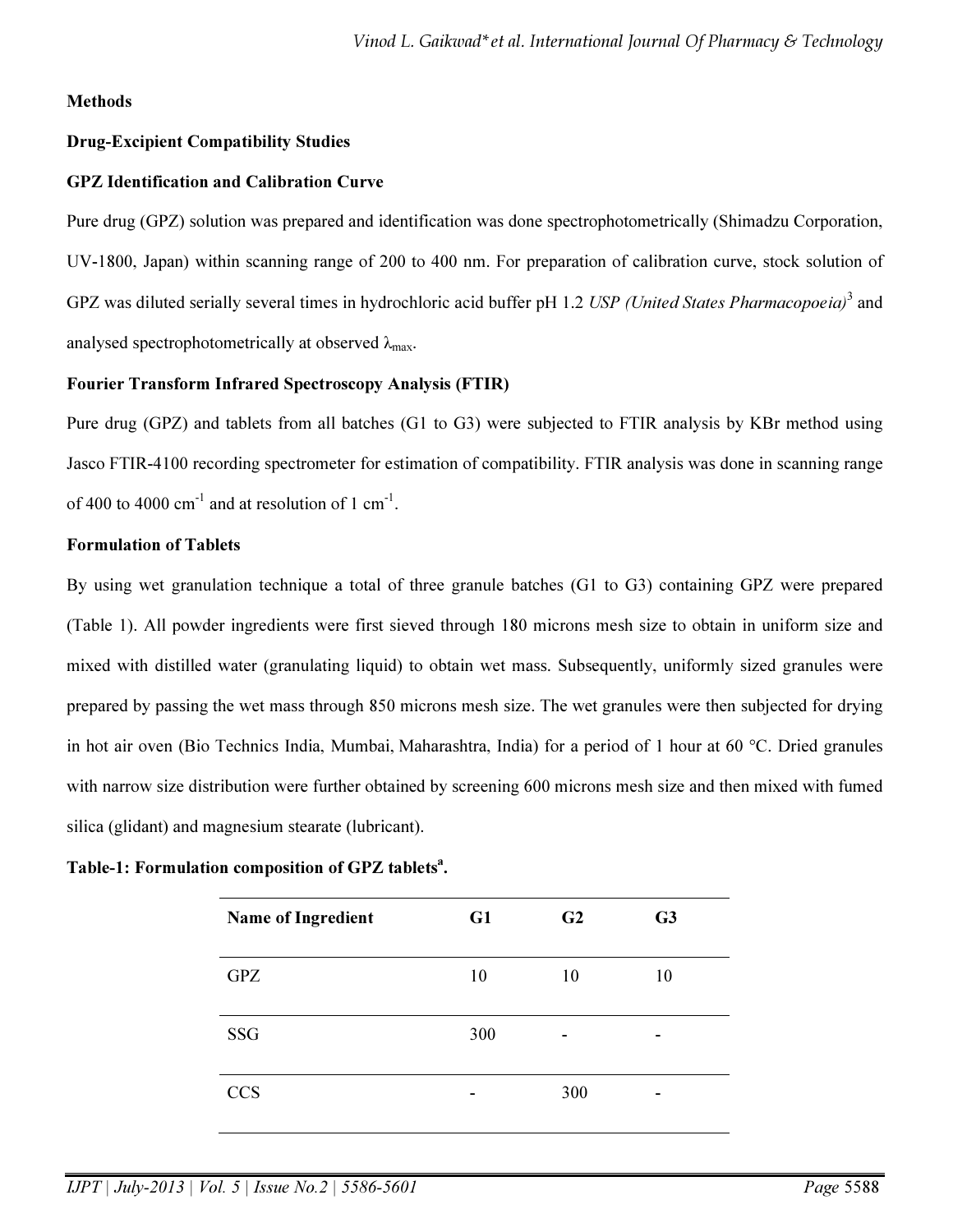|                        |    |                            | v тоа L. Gансова ее а. тестанона јоатна Ој глатна у 6-тест |  |
|------------------------|----|----------------------------|------------------------------------------------------------|--|
| <b>CPVP</b>            |    |                            | 300                                                        |  |
| Fumed silica (aerosil) | 13 | 13                         | 13                                                         |  |
| Magnesium Stearate     | 25 | 25                         | 25                                                         |  |
| Lactose                | 17 | 17                         | 17                                                         |  |
| Starch                 | 35 | 35                         | 35                                                         |  |
| Tablet total weight    |    | $400 \pm 5$<br>$400 \pm 5$ | $400 \pm 5$                                                |  |

# Vinod L. Gaikwad\*et al. International Journal Of Pharmacy & Technology

<sup>a.</sup> All quantities are expressed in mg.

Tablets with constant hardness (4 - 5 Kg/cm<sup>2</sup>) were prepared by compressing the dried granules (400 $\pm$ 5 mg) using 8-station rotary tablet press machine (CIP Machineries Pvt. Ltd., Ahmedabad, Gujrat, India) having a set of 10-mm round flat-faced punch and die. Prepared tablets were subjected to hardening and elastic recovery effect by relaxing for 24 hours at ambient conditions<sup>4</sup>. After relaxation period, the tablets were characterized for different postcompression evaluation parameters such as hardness, friability, thickness, diameter, drug content, uniformity of weight including *in vitro* disintegration time (DT).

### Evaluation of GPZ Tablets

### Weight Uniformity

For uniformity of weight a sample of total 20 tablets was selected on random basis from each batch (G1 to G3) and individually weighed using electronic balance (Shimadzu AUX220). Individual tablet weight was compared with average weight for determination of % deviation. The tablet formulations complies uniformity of weight test if not more than two of the individual tablet weights deviate from the average weight by more than  $\pm$  5% (for 250 mg or more) as per pharmacopoeial standards<sup>5,6</sup>.

## GPZ Content

A pre-weighed sample of not more than 10 tablets from each batch (G1 to G3) was selected for determination of GPZ content and subsequently powdered using glass mortar and pestle. A weight of powder equivalent to 10 mg of GPZ was dissolved in 100 mL of hydrochloric acid buffer pH 1.2 *USP*<sup>7,8</sup>. From this solution suitable dilutions were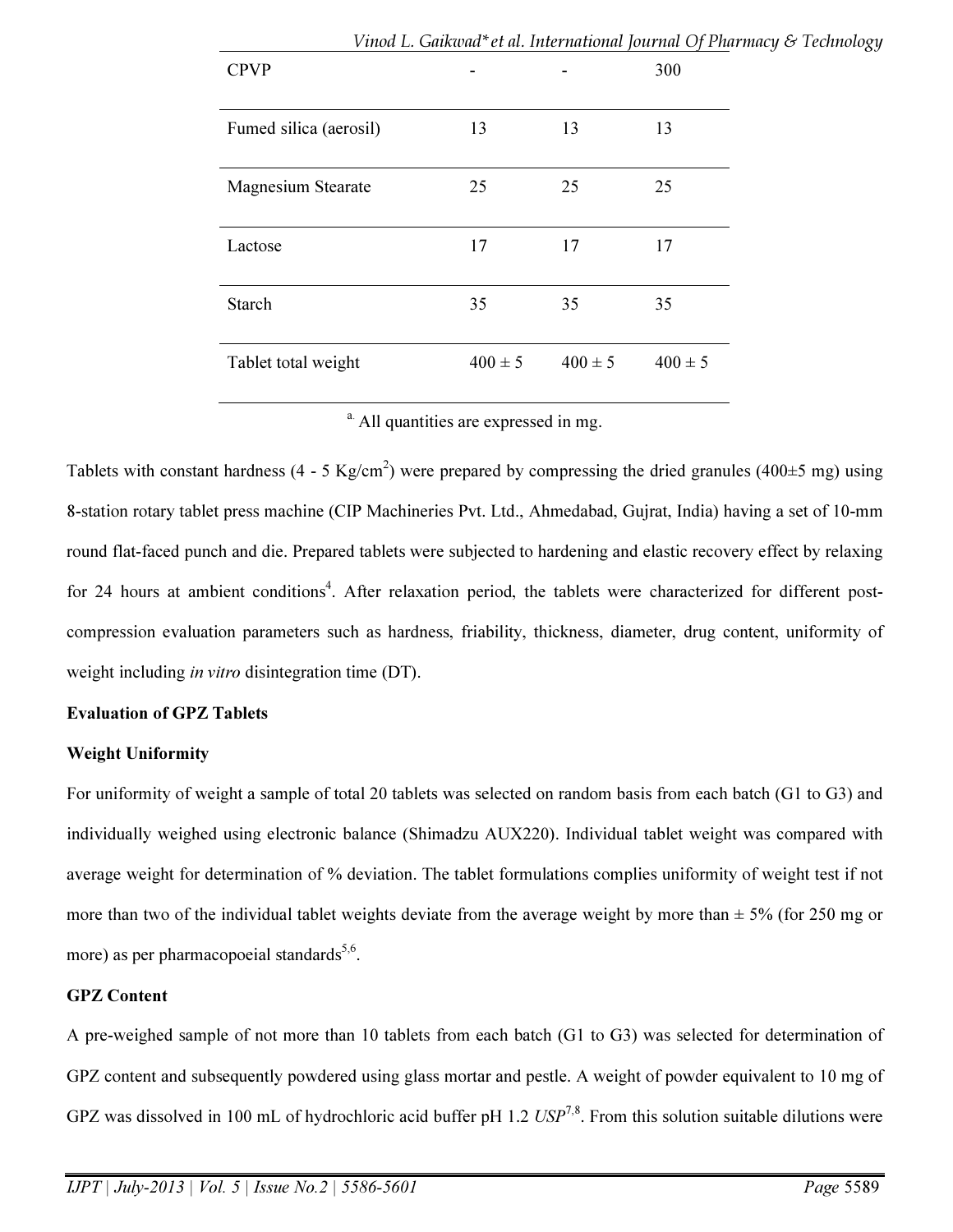Vinod L. Gaikwad\*et al. International Journal Of Pharmacy & Technology made and the resulting solution was filtered and analysed by UV-Visible spectrophotometer (Shimadzu Corporation, UV-1800, Japan) at 276 nm using hydrochloric acid buffer pH 1.2 *USP* as a reference. Further GPZ content of tablets was calculated with help of calibration curve. GPZ content in tablets was determined in triplicate  $(n = 3)$  for each batch (G1 to G3).

#### **Hardness**

All batches (G1 to G3) were subjected to evaluation of hardness for minimum of 3 tablets ( $n = 3$ ) from every batch using a Monsanto-type hardness tester (Lab Hosp Corporation, Mumbai, Maharashtra, India). The tablet was held diametrically between the mobile and fixed surface and the indicator scale of tester was adjusted to zero reading. The force  $(Kg/cm<sup>2</sup>)$  was applied gradually until tablet breaks and recorded as tablet hardness.

#### Friability

All batches (G1 to G3) were processed for determination of tablet friability by using Roche friabilator (Electrolab, Mumbai, Maharashtra, India) in triplicate ( $n = 3$ ). A pre-weighed sample size of 10 tablets selected randomly was transferred in plastic chamber of friabilator. The chamber was allowed to revolve at 25 rpm for 4 min (100 revolutions) where a collective effect of abrasion and shock occurred due to tablet drop from 6 inches height in every revolution *(USP)*<sup>9</sup>. Then tablets were removed, dedusted and again weighed for determination of percentage friability (F) using equation 1. The tablet passes the friability test if observed % deviation (weight loss) for 10 tablets is not more than  $1\%$  *(USP)*<sup>9</sup>.

$$
F = \frac{W_0 - W_1}{W_0} \times 100 \qquad \qquad \dots 1
$$

Where,  $W_0$  and  $W_1$  indicate the weight of tablets before and after the test.

#### Uniformity in Diameter and Thickness of Tablet

Not more than 3 tablets were selected randomly from each batch (G1 to G3) for determination of uniformity in diameter and thickness. By using digital vernier calliper a crown-to-crown diameter and thickness of each tablet at 3 different locations was recorded. The allowed deviations for tablet dimensions are  $\pm$  5% of the tablet size.

#### In vitro DT

A sample size of randomly selected 6 tablets from each batch (G1 to G3) was processed in triplicate ( $n = 3$ ) for estimation of *in vitro* DT by placing one tablet and adding disk in each tube of disintegration tester *USP*  (Electrolab, ED-2L, Mumbai, Maharashtra, India). Distilled water (900 ml) maintained at  $37 \pm 2$ °C was used as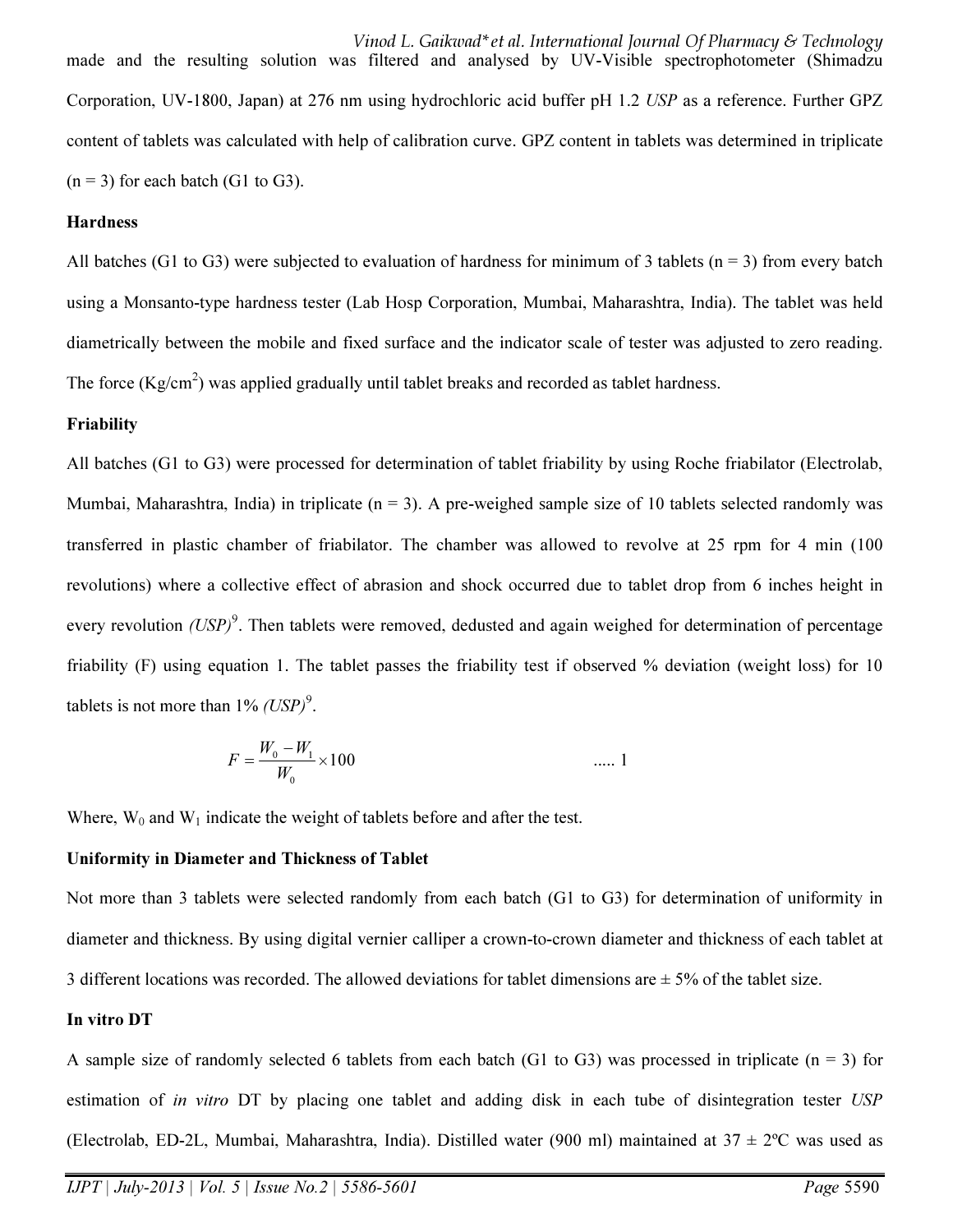Vinod L. Gaikwad\*et al. International Journal Of Pharmacy & Technology immersion fluid. The time (seconds) at which the tablet gets completely disintegrated with no any sign of presence of palpable mass in tube was noted down as  $DT^{10}$ .

#### Statistical Model Development

Molecular structures of all polymers were drawn and minimized for energy content by Vlife Molecular Design Suite (MDS) 4.2. More than 115 molecular descriptors (more than 115) for each structure of polymer were calculated representing the physicochemical properties of polymers. The calculated descriptors were correlated with formulation characteristics of GPZ tablets and a set of descriptors (more than 50 descriptors) showing good correlation with characteristics was selected for further processing of data. Subsequently, training set molecules with known value of dependent variable were randomly selected and processed by random data selection method to yield several mathematical models. Moreover, the generated models have been tested for predictive ability using set of test molecules (not included in process of model development). Consequently, based on best correlation and significant effect on tablet characteristics, several descriptors were selected to obtain multiple sets (a single set with maximum of 5 descriptors). Further, obtained sets were processed as independent variables against tablet property under study (dependent variable) using multiple linear regression (MLR) technique by user defined variable selection method. This resulted into generation of several (minimum of 4) models. From these 4 models, a model with high coefficient of correlation and lower standard error was selected for each characteristic of tablet to elucidate the effect of polymer properties (Table 2) on response variable (DT, friability and hardness). Therefore, statistical modelling of tablet characteristics based on properties of polymer could help in selection of most correct polymer or polymer composite for required qualities as well as in deciding the composition of formulation in advance.

|  |  |  |  | Table-2: Set of polymeric descriptors in statistical model development. |
|--|--|--|--|-------------------------------------------------------------------------|
|--|--|--|--|-------------------------------------------------------------------------|

| Sr. No. | Name of descriptor | <b>Description</b>                                                              |
|---------|--------------------|---------------------------------------------------------------------------------|
|         | H-AcceptorCount    | Number of hydrogen bond acceptor atoms                                          |
|         | H-DonorCount       | Number of hydrogen bond donor atoms                                             |
| 3.      |                    | XAHydrophobic Area vdW surface descriptor showing hydrophobic surface area. (By |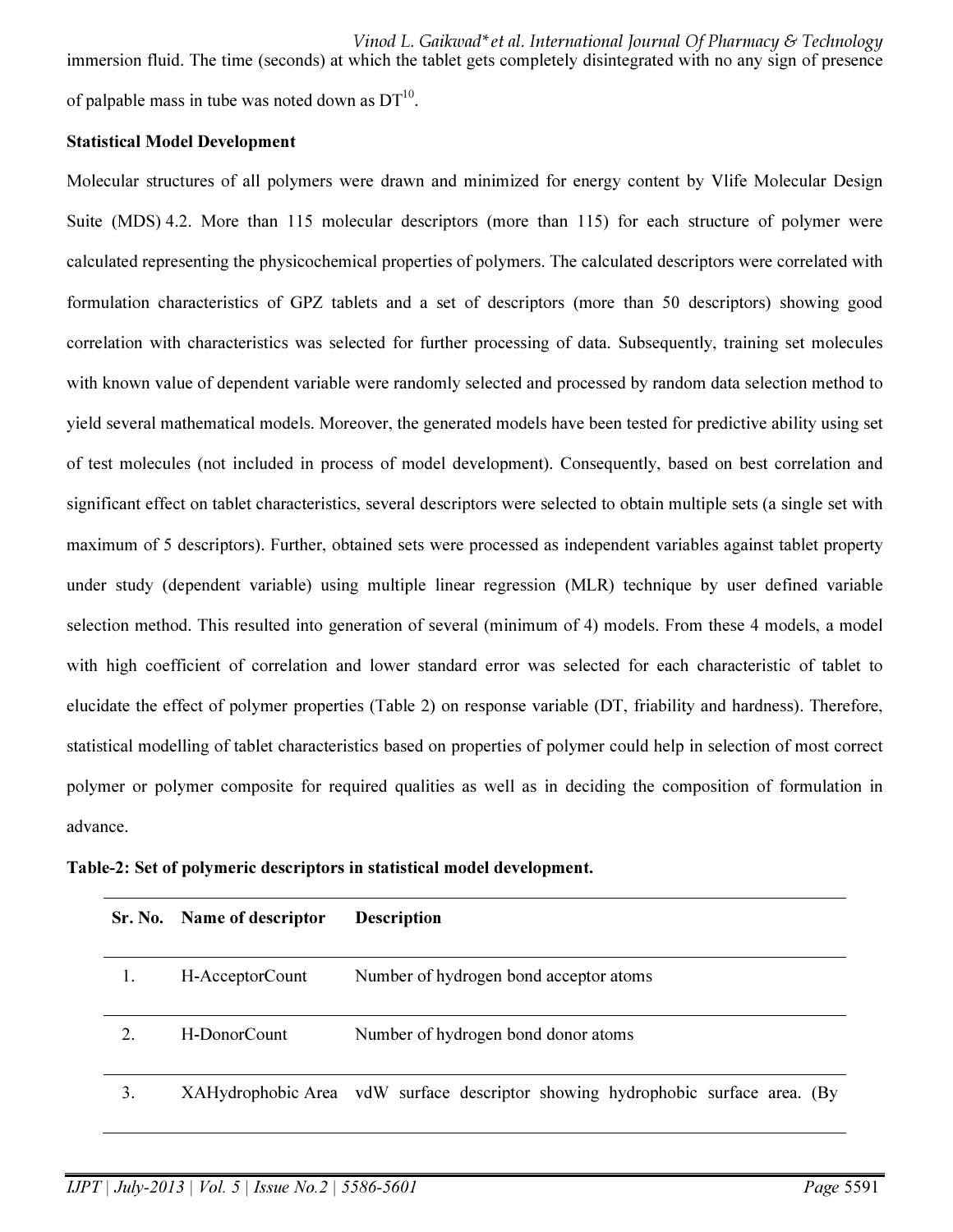| 4. | SAMostHydrophobic   | Signifies distance between most hydrophobic and hydrophilic point |
|----|---------------------|-------------------------------------------------------------------|
|    | HydrophilicDistance | on the vdW surface. (By Audry Method using Slogp)                 |
| 5. | vdWSurfaceArea      | Signifies total van der Waals surface area of the molecule.       |

### Results and Discussion

In present study, immediate release tablets of GPZ (from alkaline or basic class) were prepared using three different polymers and evaluated for several physical parameters. The physicochemical properties of polymers were calculated and subsequently used to build a statistical relationship with tablet evaluation parameters (*in vitro* DT, hardness and friability). As a consequence, the generated mathematical models could assist in deciding polymer system in advance and also the composition of formulation for required characteristics.

### Drug-Excipient Compatibility Studies

## GPZ Identification and Calibration Curve

Identification of GPZ was done by observing λ<sub>max</sub> at 276 nm in hydrochloric acid buffer pH 1.2 *USP* in agreement with previously reported results<sup>11</sup>. Calibration curve of GPZ at observed  $\lambda_{\text{max}}$  showed slope, intercept and coefficient of correlation  $(r^2)$  at 0.00145, +0.001 and 0.9958, respectively in buffer pH 1.2.

### FTIR Analysis

Identification of pure GPZ was also completed by recording characteristics peaks in FTIR spectra (Figure 1). Characteristic peaks for GPZ have been observed at 1031.84 for C-N, 1333 and 1159 cm<sup>-1</sup> for SO<sub>2</sub>NH, 1431.26 for aromatic C-H bending, 1527.91 for C=C stretching, 1651.42 for C=O from urea group, 1689.11 for C=O from amide group, 3257.18 for aromatic C-H stretching and 3373.30 for N-H stretching. All these peaks were in agreement with reported standard peaks that confirms the molecule as N-[2-[4-[[[(Cyclohexylamino) carbonyl]amino]sulfonyl]phenyl]ethyl]-5-methylpyrazinecarboxamide or glipizide $12-14$ .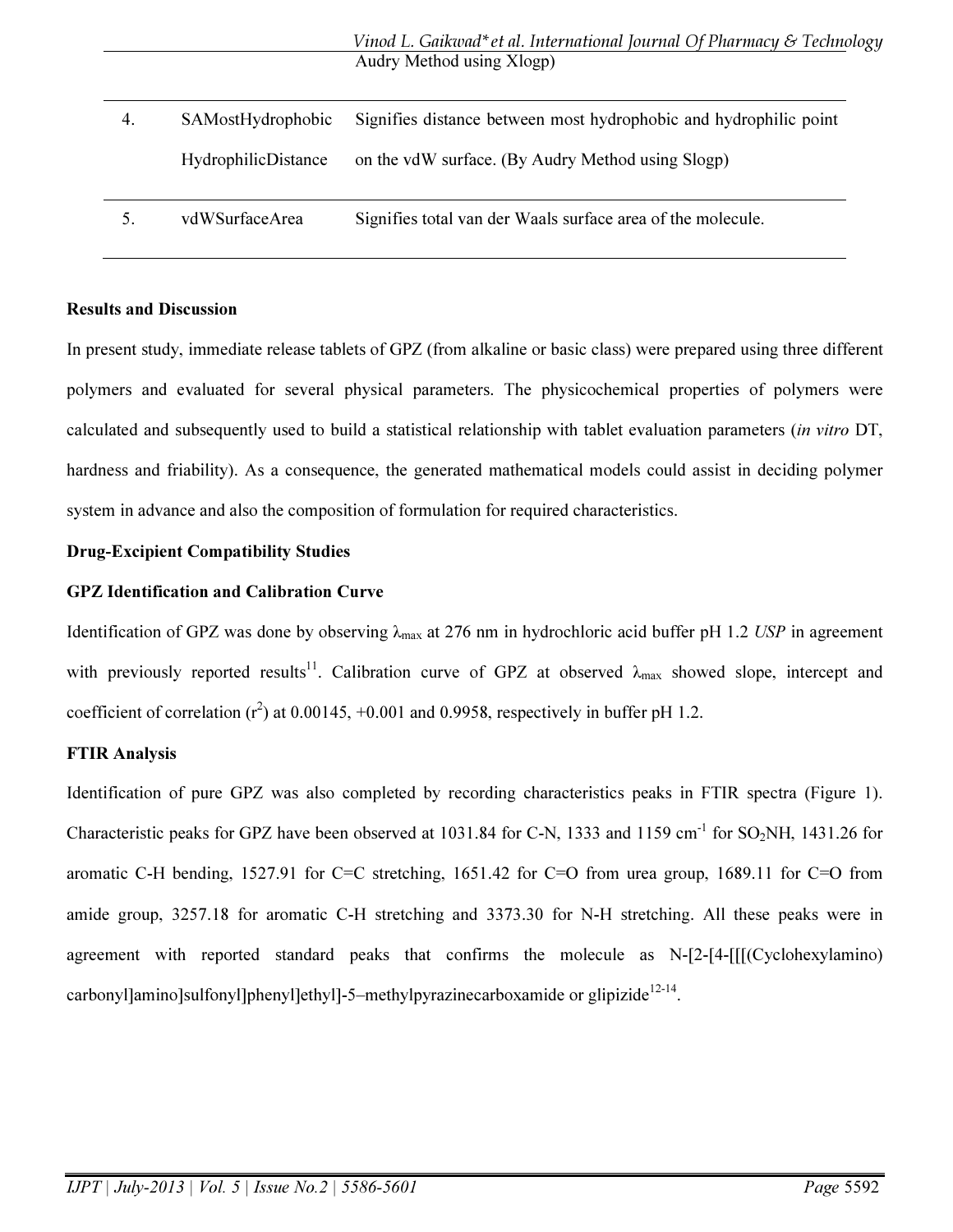

Figure-1: FTIR Spectra for Pure drug (GPZ) and all Tablet Formulations (G1 to G3).

FTIR spectra for tablets from all batches (G1 to G3) showed retention of GPZ peaks with very slight or negligible shifting of peaks (Figure 1) attributed to polymer adsorption on to the surface of drug indicating no interaction between GPZ and excipients used in formulation. Therefore, GPZ can be successfully formulated into tablets using selected excipients with retention of its potency.

## Evaluation of GPZ Tablets

Tablets from all batches were observed without any defects and change in odour and colour, free from capping and sticking problem, showed smooth surface with flat shape. Subsequent to visual inspection, all tablet formulations were subjected for evaluation of several post-compression parameters.

# Weight Uniformity

All batches (G1 to G3) have exhibited uniformity in weight as indicated by very slight % deviation (0.32  $\pm$  0.42 to  $0.55 \pm 0.29$ ) from average weight of tablet (Table 3) complying with stated official limits ( $\pm$  5% deviation allowed for 250 mg or more average weight)<sup>5</sup>. This was attributed to formation of granules with good flowability that assures uniform die filling and compression of granules into tablets with constant weight and hardness.

Table-3: Post-compression evaluation of GPZ tablet formulations<sup>a</sup>.

| <b>Parameter</b>                | G1              | G <sub>2</sub>  | G <sub>3</sub>  |
|---------------------------------|-----------------|-----------------|-----------------|
| Weight Uniformity (% deviation) | $0.32 \pm 0.42$ | $0.55 \pm 0.29$ | $0.48 \pm 0.37$ |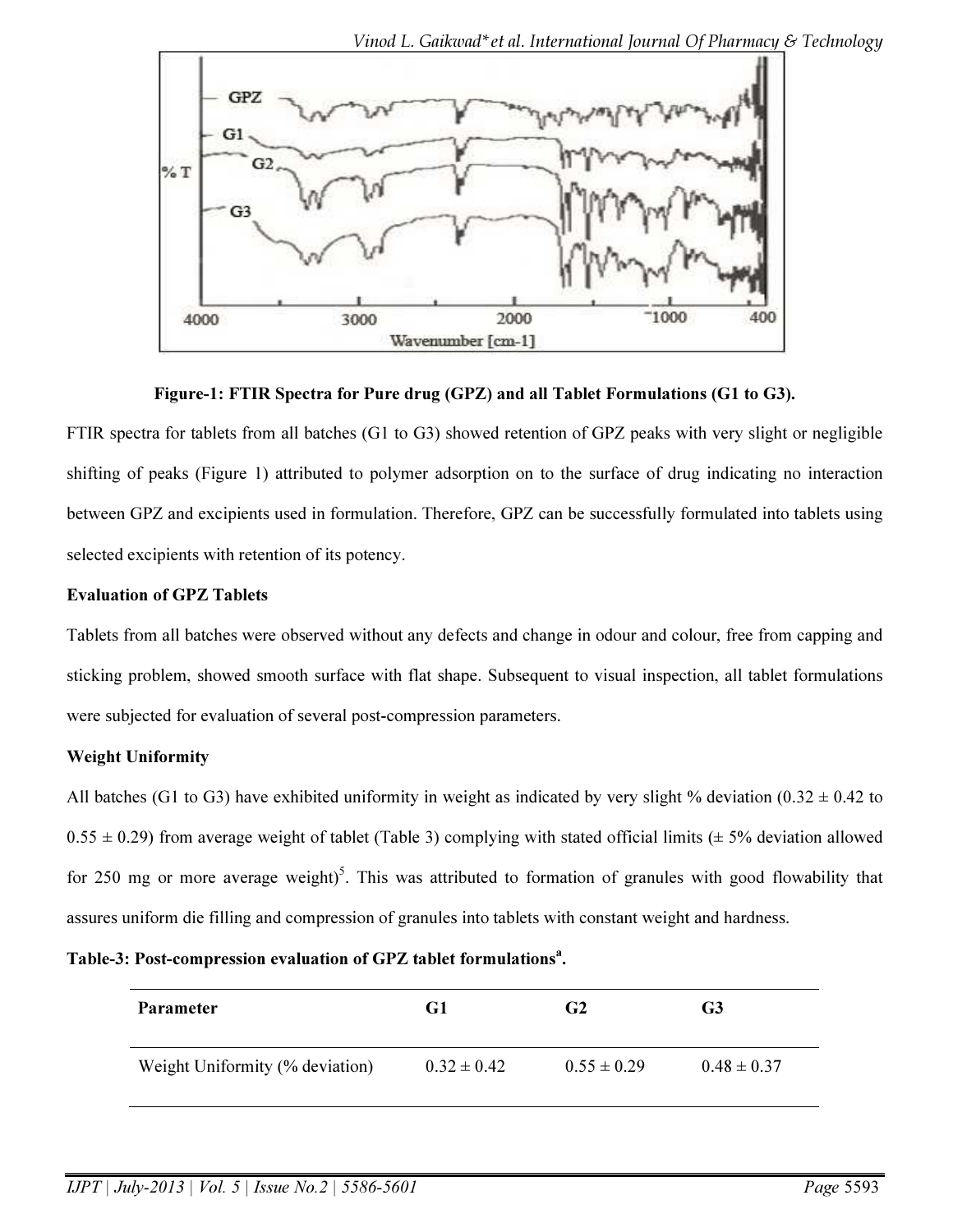|                                                        |                   |                   | Vinod L. Gaikwad* et al. International Journal Of Pharmacy & Technology |
|--------------------------------------------------------|-------------------|-------------------|-------------------------------------------------------------------------|
| GPZ Content <sup>#</sup> $(\% )$                       | $99.25 \pm 1.87$  | $101.34 \pm 2.56$ | $98.97 \pm 2.35$                                                        |
| Hardness <sup>#</sup> (Kg/cm <sup>2</sup> )            | $4.32 \pm 0.22$   | $4.18 \pm 0.13$   | $4.01 \pm 0.25$                                                         |
| Friability <sup>#</sup> $(\%)$                         | $0.277 \pm 0.025$ | $0.550 \pm 0.115$ | $0.803 \pm 0.050$                                                       |
| Thickness <sup>#</sup> (mm)                            | $4.13 \pm 0.011$  | $4.15 \pm 0.035$  | $4.12 \pm 0.021$                                                        |
| Diameter <sup>#</sup> (mm)                             | $10.06 \pm 0.007$ | $10.07 \pm 0.010$ | $10.06 \pm 0.005$                                                       |
| <i>In vitro</i> Disintegration Time <sup>#</sup> (sec) | $71.33 \pm 8.02$  | $53.33 \pm 8.02$  | $28.00 \pm 5.00$                                                        |

<sup>a.</sup> All values are given as Average  $\pm$  SD at n = 3<sup>#</sup>.

### GPZ Content

All tablet formulations (G1 to G3) have indicated uniform GPZ content ranging between  $98.97 \pm 2.35$  and  $101.34 \pm 101.34$ 2.56 % (Table 3) within the prescribed official standards stating that glipizide tablets contain not less than 90.0 per cent and not more than 110.0 per cent of the stated amount of glipizide  $(C_{21}H_{27}N_5O_4S)^{15}$ .

#### **Hardness**

From Table 3, the hardness  $(4.01 \pm 0.25 \text{ to } 4.32 \pm 0.22 \text{ Kg/cm}^2)$  observed for tablets from all batches (G1 to G3) showed desirable strength of tablets against mechanical vibrations commonly experienced during machine handling and shipping. Hardness of tablets from all batches was found to be in good agreement with friability and *in vitro* DT results. Tablet with higher hardness is indicative of improved densification associated with decreased porosity that increases the time required for disintegration of tablet.

#### Friability

All tablet formulations passes the friability test as observed friability  $(0.277 \pm 0.025$  and  $0.803 \pm 0.050$  %, Table 3) was found to be within the stated pharmacopeial standards (not more than  $1\%$ )<sup>9</sup>. Batch G1 showed lowest friability with high hardness indicating good strength and improved handling qualities as well as resistance against the mechanical shocks.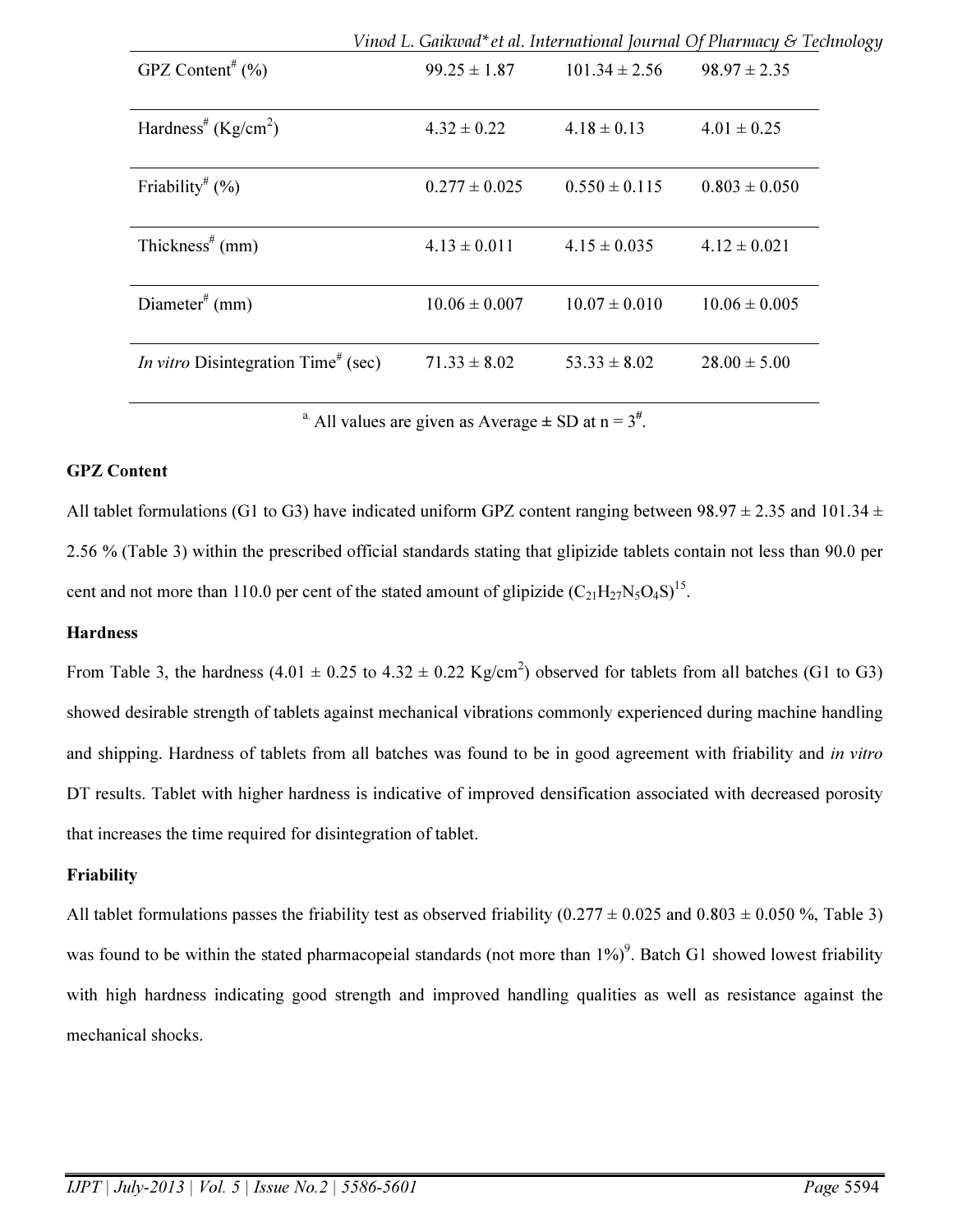#### Uniformity in Diameter and Thickness of Tablet

From Table 3, uniformity in diameter (10.06  $\pm$  0.005 to 10.07  $\pm$  0.010) and thickness (4.12  $\pm$  0.021 to 4.15  $\pm$  0.035) for tablets from all batches (G1 to G3) has been observed as values were within the acceptable standards ( $\pm$  5%) of the size of the tablet.

#### In vitro DT

Disintegration of tablets is performed to assure the complete accessibility of drug to medium for dissolution and its further absorption through various physiological barriers or membranes. Faster disintegration of tablet is commonly associated with the higher rate of diffusion of water molecules inside the tablet core attributed to the presence of disintegrant with high water uptake ability.

In present study, all batches indicated faster disintegration of tablets (within 72 sec). Batch G3 showed very shorter time (28.00  $\pm$  5.00 sec) for disintegration containing CPVP as superdisintegrant. This was attributed to highly crosslinked structure of CPVP that lead to formation of interconnected capillary structure allowing higher water uptake and holding capacity without formation of gel. Commonly, CPVP followed wicking as the main mechanism for tablet disintegration. However, batch G1 (SSG) showed highest time (71.33  $\pm$  8.02 sec) for disintegration of tablet. This was related to the lower wettability and hence water uptake capacity compared to CPVP and CCS. Batch G2 containing CCS indicated faster disintegration  $(53.33 \pm 8.02 \text{ sec})$  than batch G1 due to high wetting capacity than SSG. Additionally, CCS showed swelling as the main mechanism for tablet disintegration.

Furthermore, formulations containing CCS and SSG formed fine and coarse size primary particles, respectively after disintegration of tablets. Therefore, disintegration mediated difference in particle size need to be highly considered for improving further dissolution and bioavailability of drug.

#### Statistical Model Development

 presented in Table 4. Vlife MDS 4.2 commercial software was used to draw and energy minimize the molecular structures of polymers used in present study. Over 115 molecular descriptors have been calculated and subjected for building correlation with formulation characteristics of GPZ tablets (TD, friability and hardness). This leads to development of statistical models with an ability to elucidate the effect of physicochemical properties of polymers on tablet characteristics. The regression analysis data obtained from statistical modeling of GPZ tablet formulation is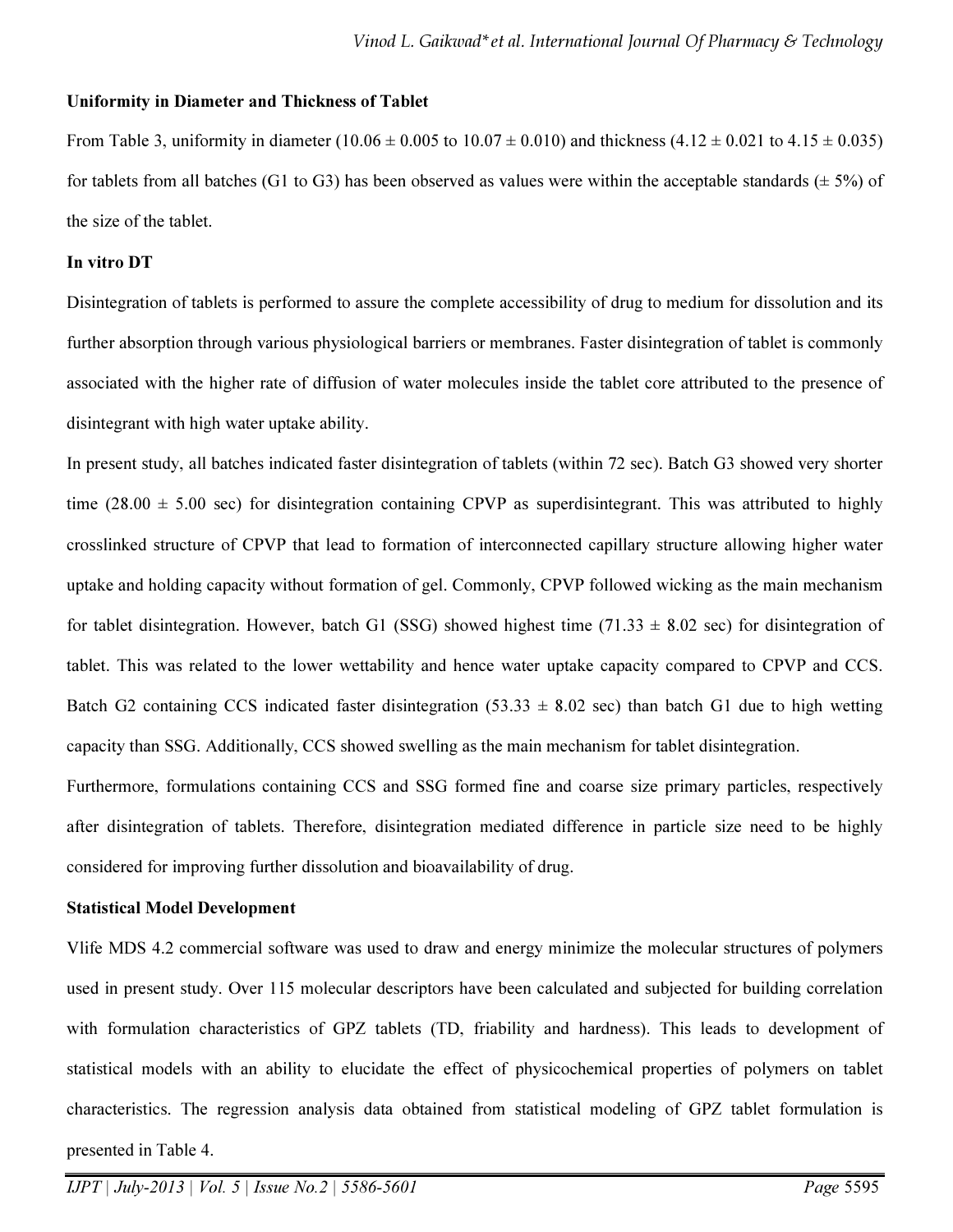| Sr. | Parameter                 | <b>Coefficients of Regression Analysis</b> |                   |                            |
|-----|---------------------------|--------------------------------------------|-------------------|----------------------------|
| No. |                           | <b>Hardness</b>                            | Friability        | <b>Disintegration Time</b> |
| 1.  | $r^2$                     | $+0.9450$                                  | $+0.9657$         | $+0.9292$                  |
| 2.  | $F - test$                | 10.3098 (Analysis                          | 16.8768 (Analysis | 7.8687 (Analysis is        |
|     |                           | is significant)                            | is significant)   | significant)               |
| 3.  | Standard error            | $\pm 0.0856$                               | ±0.0717           | $\pm 8.6263$               |
| 4.  | Intercept (Mean response) | $+2.853$                                   | $+1.526$          | $-8.522$                   |
| 5.  | H-AcceptorCount           | $-0.205$                                   | $-0.008$          | $-6.721$                   |
| 6.  | H-DonorCount              | $+0.078$                                   | $+0.094$          | $+4.462$                   |
| 7.  | XAHydrophobicArea         | $+0.001$                                   | $+0.038$          | $+0.020$                   |
| 8.  | SAMostHydrophobic         | $+0.005$                                   | $+0.002$          | $+2.280$                   |
|     | HydrophilicDistance       |                                            |                   |                            |
| 9.  | vdWSurfaceArea            | $+0.004$                                   | $-0.003$          | $-0.170$                   |

# Table-4: Regression data of statistical models developed for GPZ tablets<sup>a</sup>.

<sup>a</sup> where  $r^2$  and  $q^2$  are observed and predicted correlation coefficients.

Different statistical models obtained for individual physical characteristic of tablet formulation were described as follows:

### Hardness

 $+0.005 \times$  SAMostHydrophobicHydrophilicDistance  $+0.004 \times$ vdWSurfaceArea  $+2.853$  ( $\pm 0.0856$ )  $Hardness = -0.205 \times H_{A}^\dagger$  AcceptorCount +0.078 × H  $\_DonorCount + 0.001 \times XAHy drop hobicArea$ …2

From statistical model developed for hardness (equation 2), a good correlation ( $r^2 = +0.9450$ ) between all polymeric

properties and GPZ tablet hardness with lower standard error (±0.0856) and intercept as +2.853 has been observed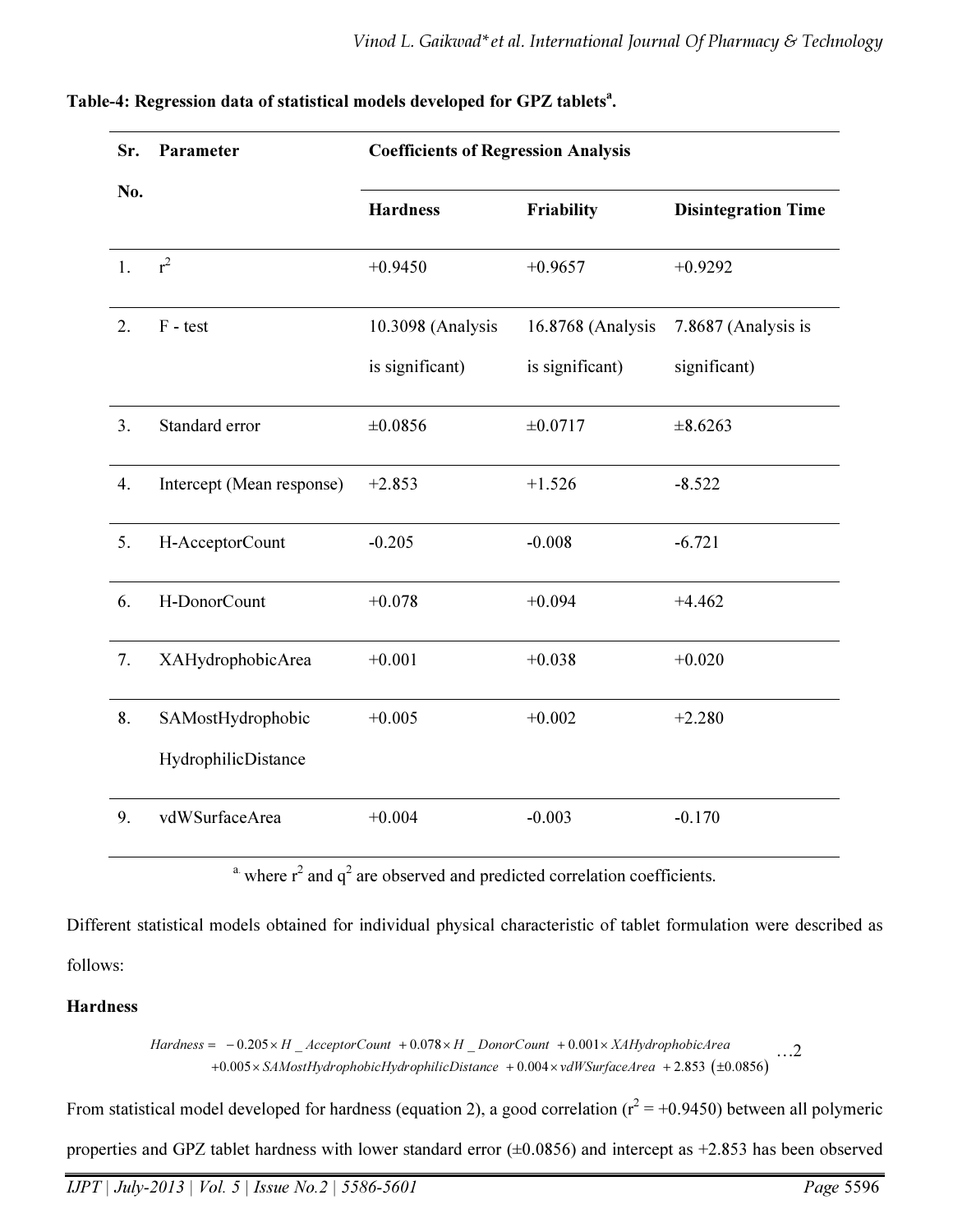Vinod L. Gaikwad\*et al. International Journal Of Pharmacy & Technology

(Table 4). This specifies that 94.50 % of the change in hardness of GPZ tablet can be elucidated by the change in the 5 polymeric descriptors. From F-test (10.3098) significant analysis was observed indicating significant impact of all descriptors on hardness. Hence, the developed model (equation 2) is able to quantitatively predictive the hardness of GPZ tablets based on study of polymeric descriptors or properties. 'H-AcceptorCount' showed a highest negative impact on hardness (regression coefficient = -0.205, Table 4) indicating reduction in hardness of tablet by inclusion of polymer with high hydrogen bond accepting capability. 'H-AcceptorCount' descriptor denotes the number of hydrogen bond acceptor atoms in the polymer structure. Conversely, 'H-DonorCount' showed a highest positive impact on hardness (regression coefficient  $= +0.078$ , Table 4) that denotes improved hardness of tablet in presence of polymer with high hydrogen bond donating capacity. 'H-DonorCount' descriptor signifies the number of hydrogen bond donor atoms in the polymer structure. Such increase in hardness or strength of tablet can be related to the higher hydrogen bonding between drug and polymer with higher 'H-DonorCount'. In present study, the regression coefficients verified the logical inverse relation between 'H-AcceptorCount' (-0.205) and 'H-DonorCount' (+0.078). Moreover, 'XAHydrophobicArea' showed a lowest positive impact on tablet hardness (regression coefficient = +0.001, Table 4). 'XAHydrophobicArea' is a vdW surface descriptor that shows hydrophobic surface area (by Audry method using Xlogp). This indicated very slight improvement in hardness of tablet in presence of polymer having high 'XAHydrophobicArea'. Similarly, 'SAMostHydrophobicHydrophilicDistance' showed a positive effect on tablet hardness (regression coefficient = +0.005, Table 4). 'SAMostHydrophobicHydrophilicDistance' descriptor specifies the distance between most hydrophobic and hydrophilic point on the vdW surface (by Audry method using Slogp) and hence polarity on molecule surface. Therefore, an increase in strength and hardness was observed with inclusion of polymer having increased distance or reduced polarity. Additionally, 'vdWSurfaceArea' also indicated positive correlation with tablet hardness (regression coefficient  $= +0.004$ ) as given in Table 4. 'vdWSurfaceArea' descriptor signifies total van der Waals surface area of the molecule. Therefore, increase in surface area is associated with increased physical bonding sites between particles with net result of improved hardness of tablet.

### Friability

=  $-0.008 \times H$   $_2$  AcceptorCount + 0.094  $\times H$   $_2$  DonorCount + 0.058  $\times$   $\lambda$ ArtyarophobicArea<br>+0.002  $\times$  SAMostHydrophobicHydrophilicDistance  $-0.003 \times \text{vdWSurfaceArea} + 1.526$  (±0.0717) Friability =  $-0.008 \times H$   $\overline{\phantom{a}}$  AcceptorCount  $+0.094 \times H$   $\overline{\phantom{a}}$  DonorCount  $+0.038 \times XAH$ ydrophobicArea

Equation 3 denotes a mathematical model that indicates a good statistical relationship between all polymeric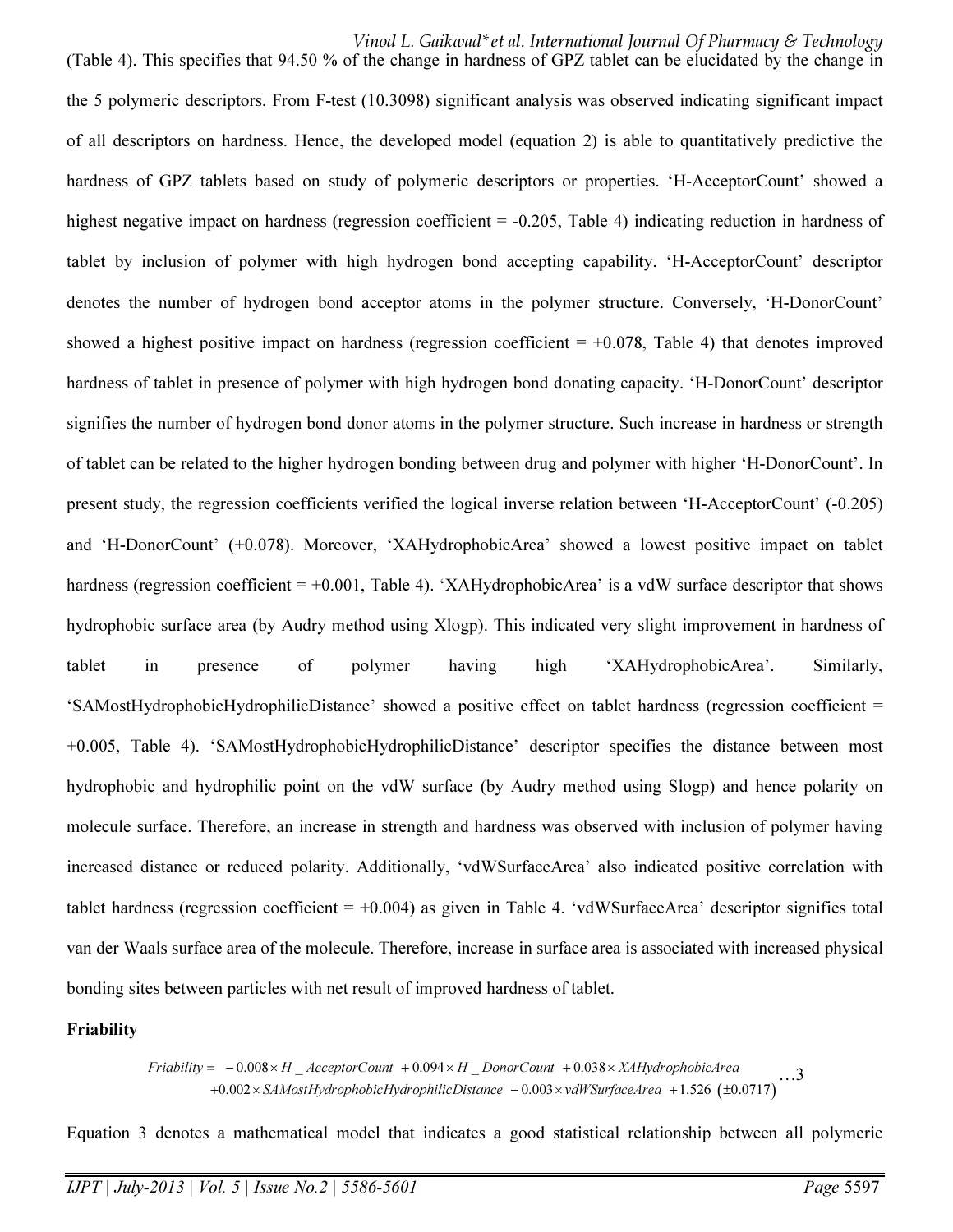Vinod L. Gaikwad\*et al. International Journal Of Pharmacy & Technology

properties and friability ( $r^2 = +0.9657$ ) with minimum standard error ( $\pm 0.0717$ ) and intercept as  $+\tilde{1}$ .526 (Table 4). From F-test (16.8768) a significant analysis has been observed. It has been observed that a change in the 5 descriptors is able to detect the 96.57 % of the change in friability and hence, tablet friability can be predicted significantly on basis of calculated polymeric descriptors. From regression coefficient (-0.008, Table 4) a slight negative impact of 'H-AcceptorCount' on friability has been observed that indicates a small reduction in tablet friability in presence of polymer having considerable hydrogen bond accepting ability. However, 'H-DonorCount' showed surprising positive results of regression analysis for both hardness and friability. 'H-DonorCount' compared to 'H-AcceptorCount' indicated an equal and opposite effect on friability as indicated by highest positive regression coefficient (+0.094, Table 4). This represents the reduction in friability with inclusion of polymer having lower hydrogen bond donating ability. Therefore, polymer having lower H-bond donor ability or higher H-bond acceptor ability found to accept the H-bond from drug molecule that lead to formation of tablet with greater hardness or strength. 'XAHydrophobicArea' also showed a positive impact on friability (regression coefficient = +0.038, Table 4) indicating a significant increase in friability of tablet by polymer having high 'XAHydrophobicArea'. From Table 4, regression coefficient (+0.002) showed a similar but very minute impact of 'SAMostHydrophobicHydrophilicDistance' on friability of tablet. This was attributed to the reduced net polarity on polymer surface with relative increase in its surface hydrophobicity, which is in accordance with results observed for 'XAHydrophobicArea'. Conversely, 'vdWSurfaceArea' represented a negative impact on friability (regression coefficient = -0.003, Table 4) which is in good agreement with equal and opposite regression result observed for hardness. Increase in surface area found to facilitate the physical bonding between particles of polymer and other ingredients with further reduction in friability of tablets.

#### **DT**

 $-2.280 \times SAMostHydrophobicHydrophilic Distance + 0.170 \times vdWSurfaceArea - 8.522 (±8.6263)$  $DT = -6.721 \times H_A$  = Acceptor Count +4.462  $\times H_D$  Donor Count -0.020  $\times$  XAHydrophobicArea …4

A regression coefficient (+0.9292) of model generated for DT (equation 4) showed a good statistical relationship between 5 properties and DT, indicating a change of 92.92% in DT can be elucidated by a change in 5 independent variables. The model showed significant analysis (F-test = 7.8687) with low standard error  $(\pm 8.6263)$  and overall mean response as -8.522 (Table 4) and hence, the developed model can be used to study the effect of individual property on DT of GPZ tablets. 'H-AcceptorCount' showed a highest negative impact on DT (regression coefficient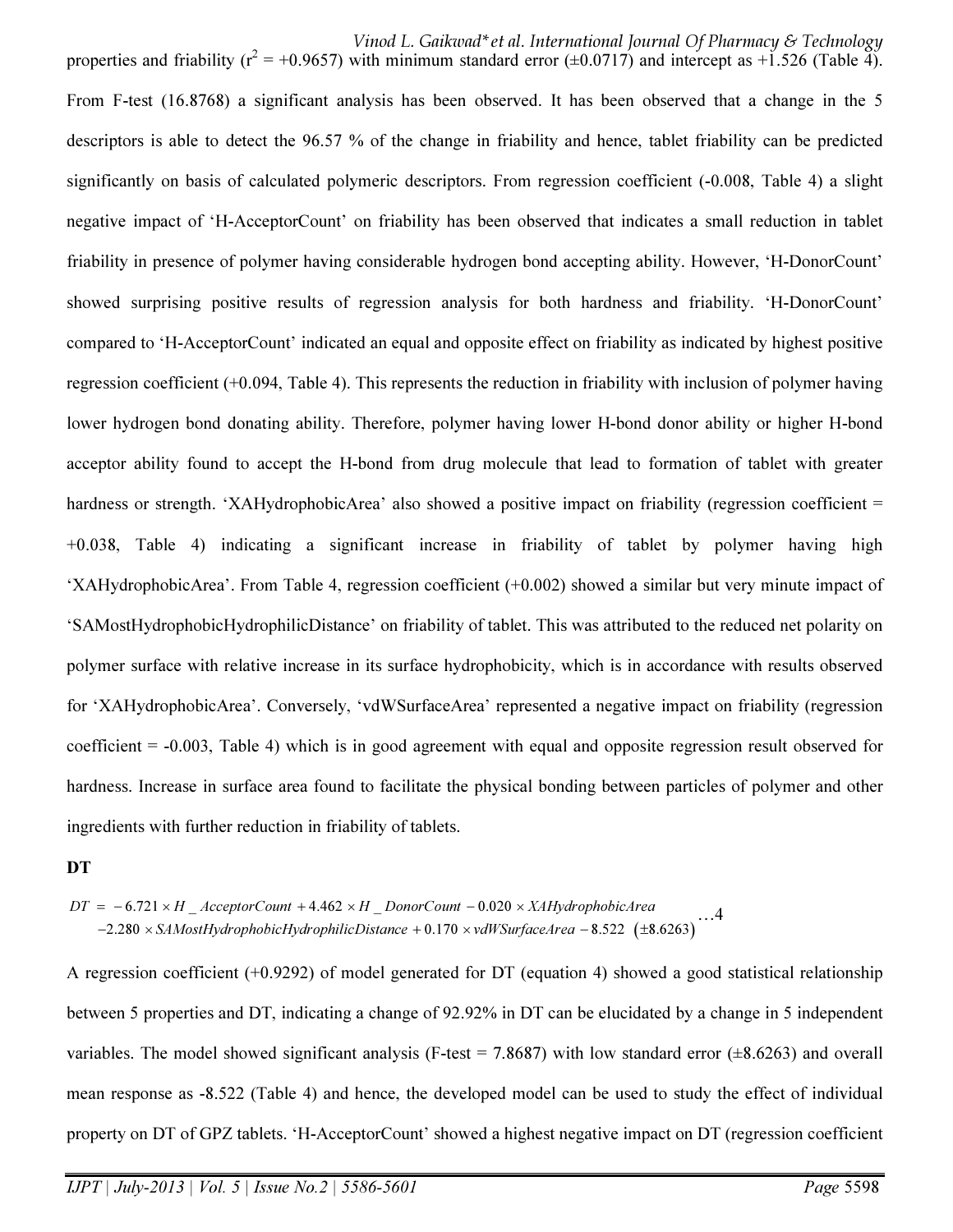Vinod L. Gaikwad\*et al. International Journal Of Pharmacy & Technology  $=$  -6.721, Table 4) specifying the faster disintegration of tablet with inclusion of polymer having high hydrogen bond accepting capability. The polymer formed hydrogen bonds easily with high number of water molecules than drug where both are competing simultaneously for H-bonding sites on polymer. This resulted into faster water uptake by polymer and faster disintegration of tablet. Conversely, a highest positive effect of 'H-DonorCount' on DT (regression coefficient = +4.462, Table 4) has been observed which is in good agreement with common inverse relation that exist between 'H-AcceptorCount' and 'H-DonorCount'. The positive effect indicated the increase in DT in presence of polymer having high 'H-DonorCount'. The regression coefficients observed for both 'XAHydrophobicArea' (-0.020) and 'SAMostHydrophobicHydrophilicDistance' (-2.280) have shown a considerable positive effect on DT (Table 4). Both these descriptors are indicative of reduced polarity on polymer surface that gives slower disintegration of tablets attributed to reduced wetting in presence of polymer having higher hydrophobic area. However, increase in polymer surface area associated with high and quick uptake of water molecules resulted into faster disintegration of tablet as indicated by negative effect (regression coefficient = -0.170, Table 4) of 'vdWSurfaceArea' on DT.

Therefore, tablet formulations with desired physical characteristics can be successfully prepared by selecting a polymer system majorly based on its hydrogen acceptor and donor count. Also, such modeling of physical attributes based on polymeric properties could assist in prediction of composition of formulation for desired characteristics.

#### Conclusion

The developed mathematical models in present research can be successfully used to quantitatively predict the physical characteristics of tablets such as hardness, friability and disintegration time on basis of estimated polymeric properties. Additionally, the models could have an ability to predict the characteristics of formulation containing polymers that resemble in physicochemical class with polymers used in present study. Hence, statistical modeling would help to decide the formulation composition in advance with saving of time and cost of industry.

### Acknowledgements

Authors are thankful to USV Limited (Chiplun, Maharashtra, India) for kindly proving glipizide as gift sample.

### References

1. M. Grover, B. Singh, M. Bakshi, S. Singh, Quantitative structure–property relationships in pharmaceutical research – part 1, Pharm. Sci. Technol. To. 2000, Vol 3, pp 28-35.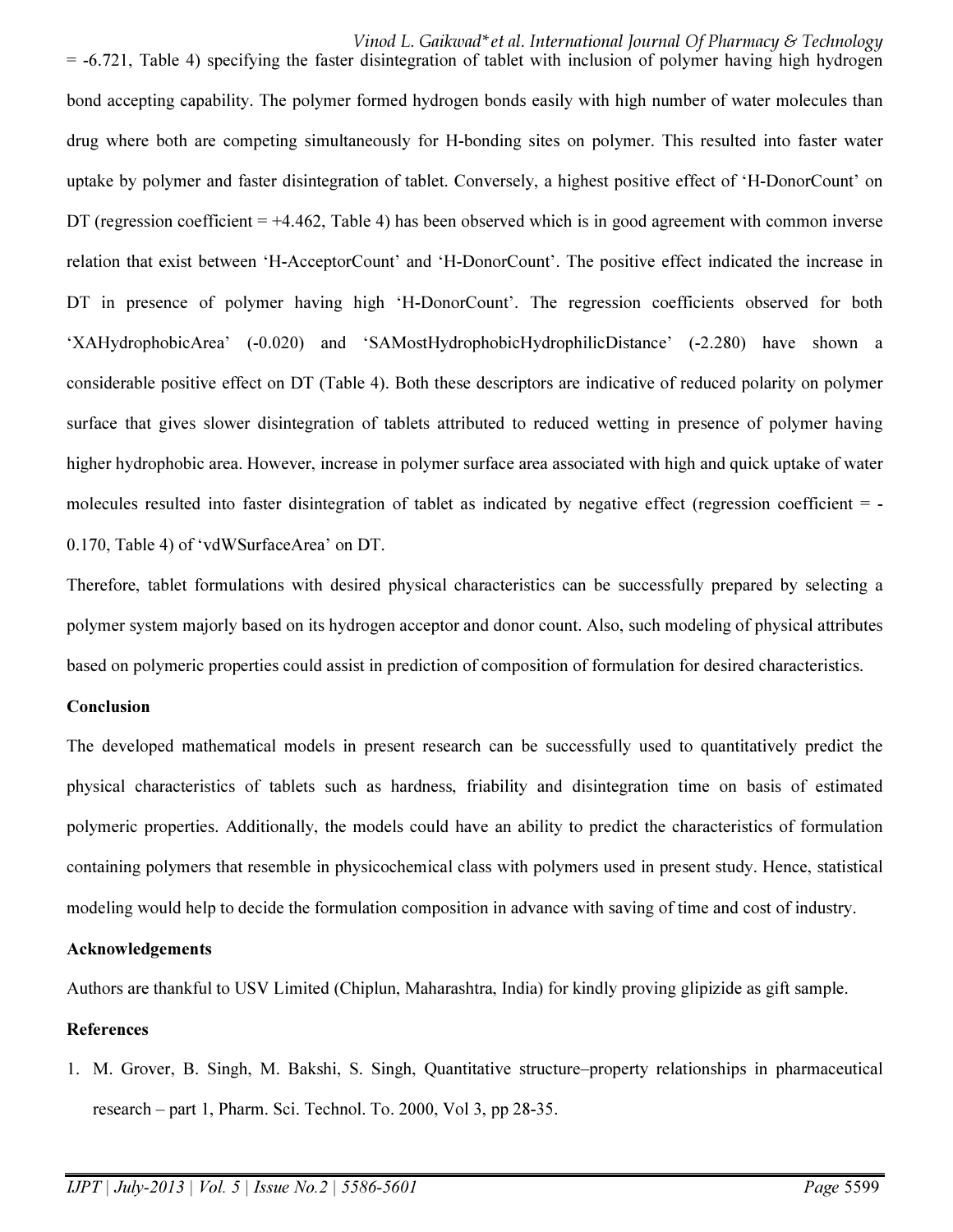- Vinod L. Gaikwad\*et al. International Journal Of Pharmacy & Technology 2. M. Grover, B. Singh, M. Bakshi, S. Singh, Quantitative structure–property relationships in pharmaceutical research – part 2, Pharm. Sci. Technol. To. 2000, Vol 3, pp 50-57.
- 3. Buffer solutions, United States Pharmacopeia, USP 23-NF 18, United States Pharmacopeial Convention Inc.: Rockville, MD, 1995, pp 2049-2050.
- 4. I. Krycer, D.G. Pope, A. Hersey, An evaluation of the techniques employed to investigate powder compaction behaviour, Int. J. Pharm. 1982, Vol 12, pp 113-134.
- 5. Tablets, uniformity of weight, Indian Pharmacopoeia, Indian Pharmacopoeia Commission, Govt. of India, Ministry of Health and Family Welfare: Ghaziabad, 2010, pp 752.
- 6. G.S. Banker, N.R. Anderson, Tablets, In: L. Lachman, H.A. Libermann, J.L. Kanig (Eds), The theory and practice of industrial pharmacy, 3rd ed., Varghese Publishing House: New Delhi, 1987, pp 293-299.
- 7. B.K. Nanjwade, S.A. Adichwal, V.K. Nanjwade, K.R. Gaikwad, S.A. Thakare, F.V. Manvi. Development and evaluation of gastroretentive floating tablets of glipizide based on effervescent technology, J. Drug. Metab. Toxicol. 2012, Vol 3, pp 121-128.
- 8. N. Patel, C. Nagesh, J. Patel, C.S. Jani, Formulation and evaluation of floating tablet containing glipizide, Asian. J. Pharm. Tech. 2012, Vol 2, pp 135-140.
- 9. Tablet friability, United States Pharmacopeia, USP 23-NF 18, United States Pharmacopeial Convention Inc.: Rockville, MD, 1995, pp 1981.
- 10. Disintegration test, uncoated tablets, United States Pharmacopeia, USP 23-NF 18, United States Pharmacopeial Convention Inc.: Rockville, MD, 1995, pp 1790.
- 11. P.R. Radhika, T.K. Pal, T. Sivakumar, Formulation and evaluation of sustained release matrix tablets of glipizide, Iran. J. Pharm. Sci. 2009, Vol 5, pp 205-214.
- 12. Dissolution in glipizide tablets, United States Pharmacopeia, USP 29-NF 24, United States Pharmacopeial Convention, Inc.: Rockville, MD, 2006, pp 1002-1003.
- 13. A.C. Moffat, M.D. Osselton, B. Widdop, L.Y. Galichet, Clarke's analysis of drugs and poisons in pharmaceuticals, body fluids and postmortem material, 3rd ed, The Pharmaceutical Press: London, 2004, pp 1081.
- 14. Glipizide, Indian Pharmacopoeia, Indian Pharmacopoeia Commission, Govt. of India, Ministry of Health and Family Welfare: Ghaziabad, 2010, pp 1420.